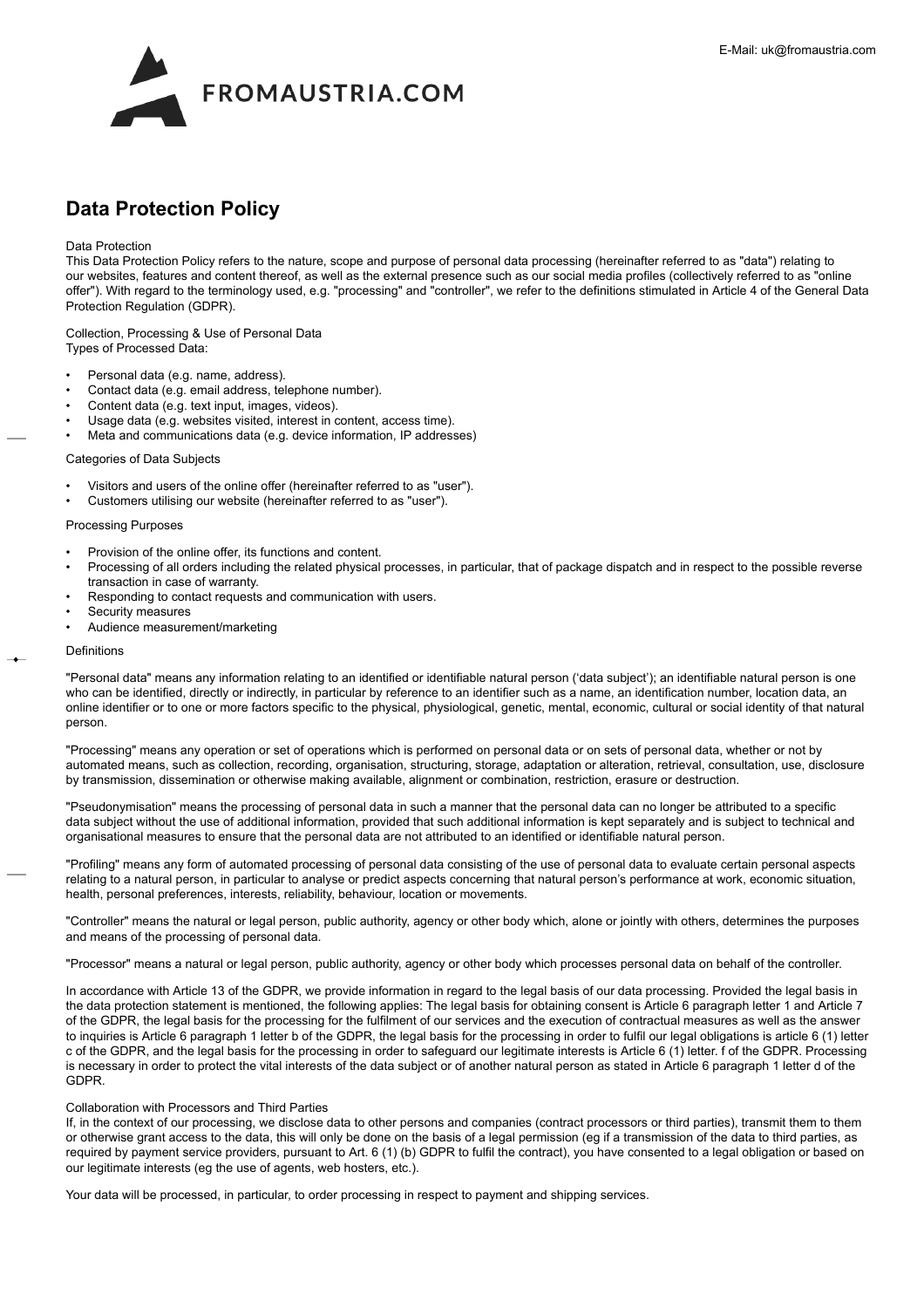

If we commission third parties to process data on the basis of a so-called "contract processing contract", this is done on the basis of Art. 28 GDPR.

## Payment Data

Your payment data is encrypted during the order processed and transferred via the internet. We never gain access to your payment data thanks to special embedding used during the order process and are therefore not the processors of the data. The data is processed exclusively by these payment service providers:

Credit Card and Paypal Payments SIX Payment Services (Europe) S.A. 10, rue Gabriel Lippmann L-5365 Munsbach Luxembourg dataprotection@six-group.com

Sofort Transfers via Klarna Klarna Bank AB (publ) Sveavägen 46 111 34 Stockholm Sweden datenschutz@klarna.de

**RatePay** RatePAY GmbH Franklinstraße 28-29 10587 Berlin datenschutz@ratepay.com

# Shipping Data

In order to improve our service, we work together with a third party service provider who processes parcel tracking numbers and publishes more detailed information regarding the status of a parcel. Third party information:

parcelLab GmbH Schillerstraße 23a 80336 Munich **Germany** info@parcellab.com

# Data Transmission in Third-Party Countries

If we process data in a third country (ie outside the European Union (EU) or the European Economic Area (EEA)) or in the context of the use of third-party services or disclosure or transmission of data to third parties, this will only be done if it is to fulfil our (pre) contractual obligations, on the basis of your consent, on the basis of a legal obligation or on the basis of our legitimate interests. Subject to legal or contractual permissions, we process or have the data processed in a third country only in the presence of the special conditions of Art. 44 et seq. GDPR. That the processing is e.g. on the basis of specific guarantees, such as the officially recognized level of data protection (eg for the US through the Privacy Shield) or compliance with officially recognized special contractual obligations (so-called "standard contractual clauses").

**Withdrawal Withdrawal** 

You have the right to consent according to. Art. 7 para. 3 of the GDPR. This right to consent also applies to data processed in the future.

You may at any time object to the future processing of your data in accordance with Art. 21 of the GDPR. Where the data subject objects to processing for direct marketing purposes, the personal data shall no longer be processed for such purposes.

#### Rights of the Data Subject

The user shall have the right to obtain from the controller confirmation as to whether or not personal data concerning him or her are being processed, and, where that is the case, access to the personal data and the controller shall provide a copy of the personal data undergoing processing as in accordance with Article 15 of the GDPR.

The user shall have the right to obtain from the controller without undue delay the rectification of inaccurate personal data or incomplete personal data concerning him or her in accordance with Article 16 of the GDPR.

The user shall have the right to obtain from the controller the erasure of personal data concerning him or her without undue delay and the controller shall have the obligation to erase personal data without undue delay in accordance with Article 17. The user shall have the right to obtain from the controller restriction of processing of personal data in accordance with Article 18 of the GDPR.

The user shall have the right to receive the personal data concerning him or her, which he or she has provided to a controller, in a structured, commonly used and machine-readable format and have the right to transmit those data to another controller without hindrance from the controller to which the personal data have been provided in accordance with Article 20 of the GDPR.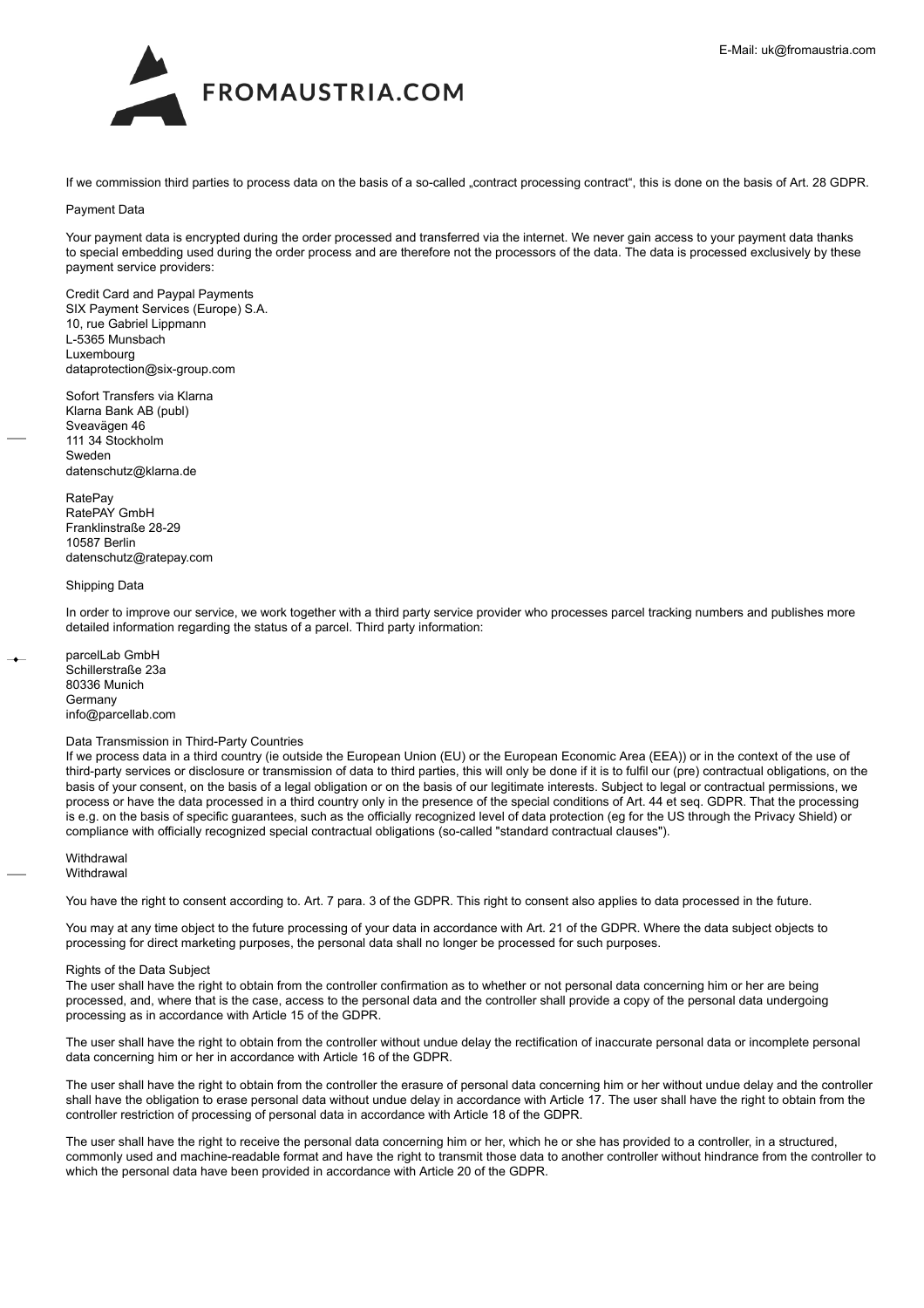

The user shall have the right to lodge a complaint with a supervisory authority in accordance with Article 77 of the GDPR.

## Data Usage for Advertising Purposes

Your personal data is used to improve your shopping experience and shape it to suit your requirements. The information used to achieve this is the data already available to us, e.g. via your internet connection, the chosen end device, the operating system, the date, the time at which our website was visited or the pages accessed as well as information that was provided to us by you. You may object to the use of your personal data for advertising purposes at any time. A notification via email, letter or fax would suffice. You can find our contact details [here](http://https://www.fromaustria.com/de-AT/info/kontakt).

# Newsletters

The following information is intended to inform you about the content of our newsletter, the subscription, shipping and statistical evaluation procedures, as well as your right of opting out. By subscribing to our newsletter, you agree to receive it and to the described procedures.

We send newsletters, emails and other electronic notifications with advertising information (hereinafter "newsletter") only with the consent of the recipient or legal permission. Insofar as the content of the newsletter is concretely described as part of a subscription, it is relative for the consent of the users. Otherwise, our newsletters only contain information concerning our products and the relevant information thereof (e.g. safety instruction), special offers, promotions and information about our company.

Double opt-in and logging: Subscribing to our newsletter is part of a so-called double opt-in procedure. This means that you will receive an email after subscribing requesting you to confirm your subscription. This confirmation is necessary so that nobody can subscribe with an email address that is not their own. Subscription to the newsletter will be logged as proof of the subscription process in accordance with legal requirements. This includes the storage of the subscription and confirmation time as well as the IP address. Similarly, changes to your data stored with the emailing service provider will be logged.

Subscription details: To subscribe to the newsletter, all you have to do is enter your email address. Optionally, we ask that you provide your first and last name. These are only used to personalize the newsletter.

The dispatch of the newsletter and the associated performance measurement are based on a consent of the recipients according to Article 6 paragraph 1 letter a, Art. 7 GDPR in conjunction with section107 paragraph 2 of the Telecommunications Act, or if consent is not required, based on our legitimate interests in direct marketing according to Article 6 paragraph 1 letter f GDPR in conjunction with section 107 (2) and the like 3 of the Telecommunications Act.

The logging of the registration process is based on our legitimate interests in accordance with Article 6 paragraph 1 letter f of the GDPR. Our interest lies in the use of a user-friendly and secure newsletter system, which serves both our business interests and the expectations of the users and also allows us to prove our consent.

## Termination/Cancellation

The user can terminate the receipt of our newsletter at any time, i.e. revoke your consent. The newsletter cancellation link can be found at the bottom of each newsletter. We may save the submitted email addresses for up to three years based on our legitimate interests before deletion thereof to provide prior consent. The processing of this data is limited to the purpose of a possible defence against claims. An individual request for cancellation is possible at any time, provided that at the same time the former existence of a consent is confirmed.

## Email Marketing Service

The newsletter is distributed via the email service company, Amazon Web Services, Inc., 410 Terry Avenue North, Seattle WA 98109, United States. The service provider operates a data centre in Germany, which is used for dispatching emails. The privacy policy of the email service provider can be viewed here: [https://aws.amazon.com/en/privacy/](https://aws.amazon.com/privacy/?nc1=h_ls). The email service provider is based on our legitimate interests in accordance to Article 6 paragraph 1 letter f of the GDPR and a contract processing agreement according to Article 28 paragraph 3 section 1 of the GDPR.

The claim is limited to the Amazon AWS product "Simple Email Service". Consequently, only the actual dispatch of the newsletter is part of data processing. On the part of Amazon AWS, there is no structured archiving of personal data.

## Taboola

Our website utilises the service of Taboola Inc. (28 West 23rd St. 5th fl., New York, NY 10010, www.taboola.com ). Taboola is a discovery content platform that delivers personalised recommendation to the user. The user profile does not allow any conclusions to be made upon your person.

Further information about deactivating Taboola cookies can be found here: https://www.taboola.com/privacy-policy (Opt-ou information can be found under "Site Visitor Choices").

# Cookies

Cookies are small text files that are stored on a user's computers. Different types of information can be stored within the text files. A cookie is primarily used to store information about a user (i.e. the device on which the cookie is stored) during or after their visit on a website. Session cookies are cookies that are deleted after a user leaves a website and closes the browser. In the case of session cookies, the contents of a shopping cart in an online shop or a login status are saved. Persistent cookies remain stored even after the browser has been closed. Thus, a login status, for instance, will be saved if the user visits the website after several days. Likewise, user interests can be stored which as used for range measurement or marketing purposes. A third-party cookie refers to cookies that are offered by providers that do not manage the website that is being visited. Cookies offered by the person that manages the website are called first-party cookies.

We can use session or persistent cookies and clarify these in the context of our privacy policy.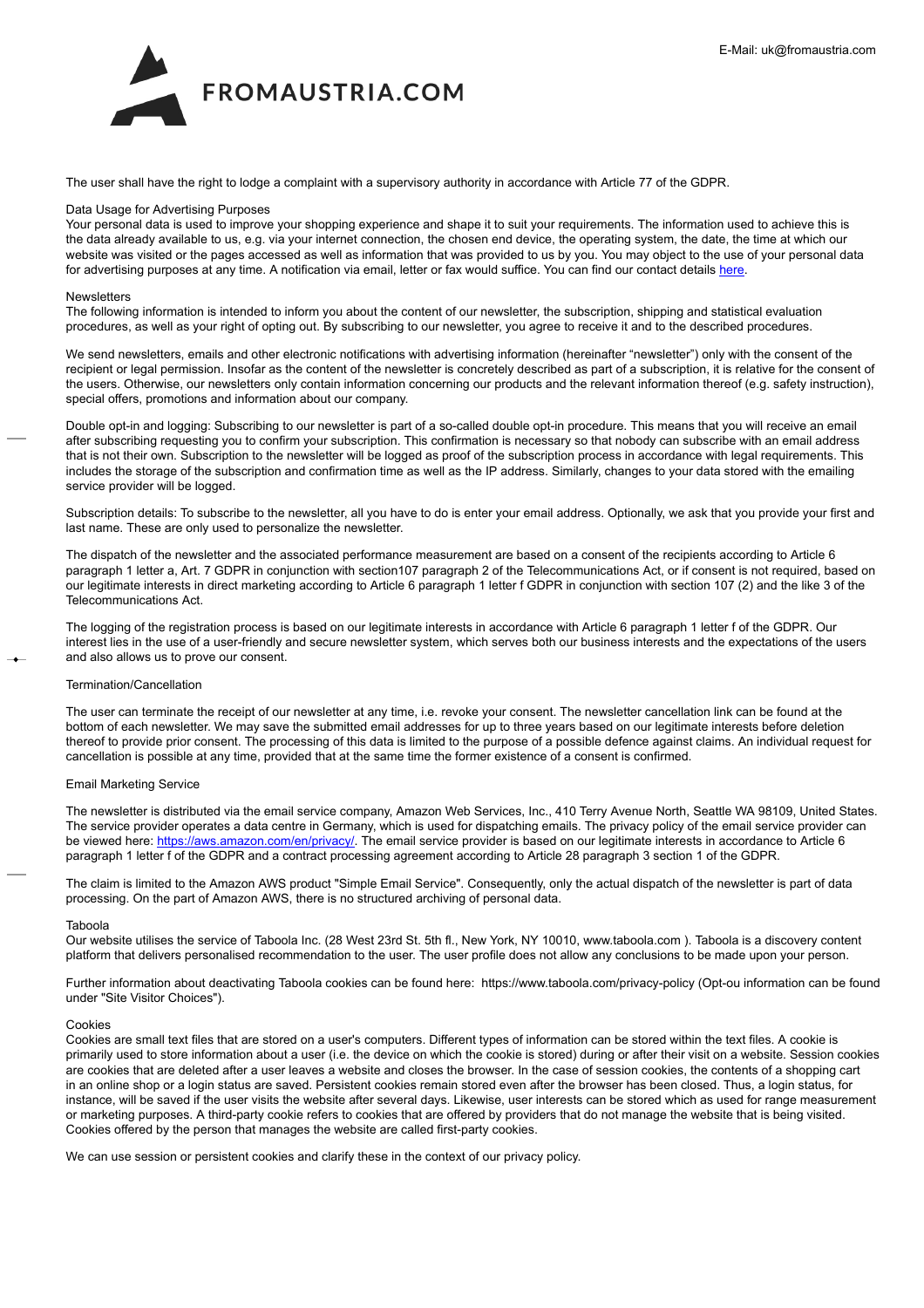

The user is requested to disable the settings in their browser if they do not want any cookies stored, Saved cookies can be deleted in the system settings of the browser. The exclusion of cookies can lead to functional restrictions of the website being visited.

A general contradiction explaining the use of cookies used for online marketing purposes can be found in a variety of services, especially in the case of tracking, via the US website http://www.aboutads.info/choices/ or the EU site [http://www.youronlinechoices.com/](https://www.youronlinechoices.com/). Furthermore, the storage of cookie can be switched off in the browser settings. Please note that, once the settings have been changed, not all the features available on this website may be used.

# Google Analytics with "Anonymize IP" Extention

Based on our legitimate interests (i.e. interest in the analysis, optimisation and economical operation of our online offering pursuant to Art. 6 (1), letter f. GDPR), we use Google Analytics, a web analysis service of Google LLC ("Google"). Google uses cookies. The information generated by the cookies regarding the use of the online offering by the user is generally transmitted to a Google server in the USA where it is stored.

Google is certified under the Privacy Shield agreement and thereby guarantees compliance with European data protection law (https:// www.privacyshield.gov/participant?id=a2zt000000001L5AAI&status=Active).

Google uses this information on our behalf in order to evaluate the use of our online offering by the users, compile reports about the activities within this online offering and provide us with additional services related to the use of this online offering and the internet. In doing so, pseudonymised usage profiles for the users may be prepared from the processed data.

We only use Google Analytics with activated IP anonymisation. This means that the IP address of users within member states of the European Union or other states in the European Economic Area is shortened by Google. Only in exceptional cases is the full IP address transferred to a Google server in the USA and shortened there.

The IP address transferred by the user's browser is not combined with other data by Google. Users can prevent the storage of cookies by configuring the settings of their browser software accordingly. Furthermore, users can prevent the capture of data generated by the cookie and related to their use of the online offering by Google as well as the processing of these data by Google by downloading and installing the browser plug-in available under the following link: https://tools.google.com/dlpage/gaoptout?hl=en.

Further information about the use of data by Google, settings and rights to object is available in the Google data privacy statement (https:// policies.google.com/technologies/ads) and the settings for the display of advertisements by Google (https://adssettings.google.com/authenticated).

The personal data of users are erased or anonymised after 14 months.

# Google Universal Analytics

We use Google Analytics in the "Universal Analytics" version. "Universal Analytics" is a Google Analytics process that prepares the user analysis on the basis of a pseudonymised user ID and thereby creates a pseudonymised user profile with information from the use of various devices (known as cross-device tracking).

## Formation of Target Groups with Google Analytics

We use Google Analytics in order to display the advertisements placed within advertising services of Google and its partners only to those users who have shown an interest in our online offering, or who exhibit certain characteristics (e.g. interest in certain topics or products determined based on the websites that are visited), which we transmit to Google (known as Remarketing Audiences or Google Analytics Audiences). With the help of Remarketing Audiences, we also want to ensure that our advertisements correspond to the potential interests of users.

## Google Remarketing & Conversion Measurements

We use the services of Google LLC, 1600 Amphitheater Parkway, Mountain View, CA 94043 on the basis of our legitimate interests (i.e. interest in the analysis, optimisation and economic operation of our online service within the scope of Article 6 (1) letter f of the GDPR, USA, ("Google").

Google is certified under the Privacy Shield Agreement, which provides a guarantee to comply with European privacy legislation (https:// www.privacyshield.gov/participant?id=a2zt000000001L5AAI&status=Active).

We use Google's online marketing tool, AdWords, to place ads on the Google advertising network (e.. in search results, in videos, on websites, etc.). This allows us to display ads for and within the scope of our website and online offer in order to only present ads to users that potentially match their interests. For instance, if a user is being presented with products that he/she has shown interest in on a different website, it is referred to as "remarketing". When our or other websites are being accessed, whereby the Google advertising network is active, Google will immediately execute a Google code and so-called (re)marketing tags (invisible graphics or code also referred to as "web beacons") are incorporated into the website. With the help of these tags an individual cookie, i.e. a small text file, is saved on the user's device. Comparable technologies can also be used instead of cookies. The file records which websites the user has visited, or which content the user is interested in as well as technical information about the browser and operating system, referring websites, visiting times and other information regarding the use of the online offer.

Furthermore, we receive an individual "conversion cookie". The information obtained is used by Google to generate conversion statistics on our behalf. However, we only receive the anonymous total number of users who clicked on our ad and were redirected to a conversion tracking tag page. We do not receive any information that personally identifies users.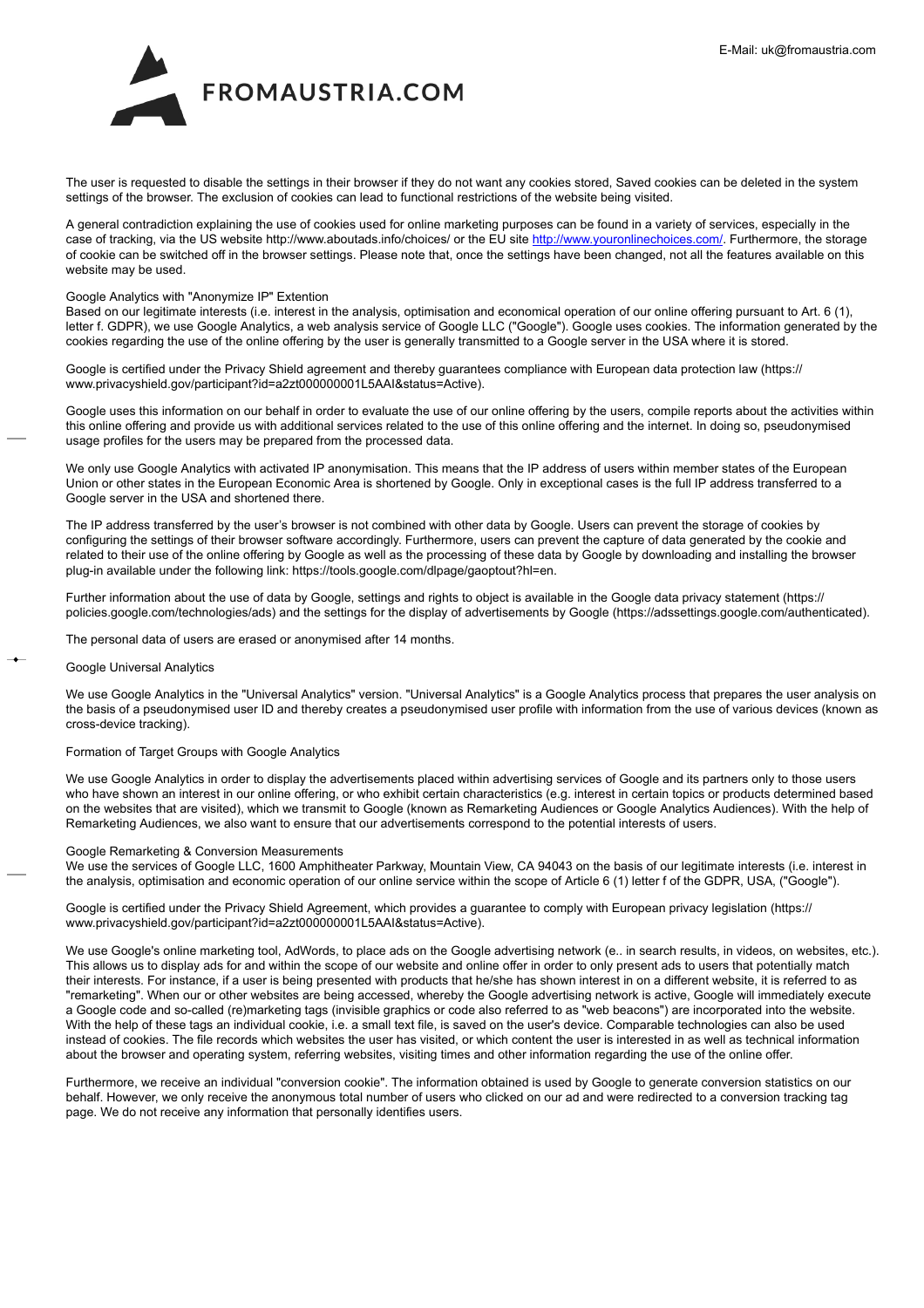

The user data is processed within the Google advertising networking using a pseudonym. This means that Google does not store or process the user's name or email address but rather the relevant, cookie-related data within pseudonymous user profiles. Thus, the ads are not displayed to a specific, identifiable person but rather to the owner of the cookie and not their personal identity. This does not apply if the user has explicitly allowed Google to process the data by other means. The user information collected is transmitted to Google and stored on Google servers in the United **States** 

For more information about Google's data usage, settings and possibilities of revocation, please read Google's Private Policy (https:// policies.google.com/technologies/ads) as well as the settings regarding the display of ads via Google (https://adssettings.google.com/authenticated).

## Facebook Pixel, Custom Audiences and Facebook Conversion

Based on our legitimate interests in the analysis, optimisation and economical operation of our online offering and for these purposes, our online offering uses what is called the "Facebook pixel" of the social network Facebook operated by Facebook Inc., 1 Hacker Way, Menlo Park, CA 94025, USA or, if you are resident in the EU, by Facebook Ireland Ltd., 4 Grand Canal Square, Grand Canal Harbour, Dublin 2, Ireland ("Facebook").

Facebook is certified under the Privacy Shield agreement and thereby guarantees compliance with European data protection law (https:// www.privacyshield.gov/participant?id=a2zt0000000GnywAAC&status=Active).

The Facebook pixel allows Facebook to identify the visitors to our online offering as a target group for this display of advertisements (known as Facebook ads). Accordingly we use the Facebook pixel in order to display the Facebook ads placed by us only to those Facebook users who have shown an interest in our online offering, or who exhibit certain characteristics (e.g. interest in certain topics or products determined based on the websites that are visited), which we transmit to Facebook (known as Custom Audiences). We also use the Facebook pixel to ensure that our Facebook ads correspond to the potential interests of users and are not perceived as bothersome. With the help of the Facebook pixel, we are also able to understand the effectiveness of Facebook ads for statistical and market research purposes by seeing whether users were forwarded to our website after clicking a Facebook advertisement (known as conversion).

Facebook processes the data according to Facebook's data usage guideline. Corresponding general information about the display of Facebook ads in Facebook's data usage guideline: https://www.facebook.com/about/privacy/. Specific information and details about the Facebook pixel and its functionality is available in the Facebook help section: https://www.facebook.com/business/help/651294705016616.

You can object to the recording of data by the Facebook pixel and their use for the display of Facebook ads. To choose what types of advertisements are displayed to you on Facebook, you can call up the page set up by Facebook and follow the instructions for configuring usagebased advertising settings: https://www.facebook.com/settings?tab=ads. The settings are platform-independent, meaning they apply to all devices including desktop computers and mobile devices.

You can also object to the use of cookies for the purpose of measuring coverage and for promotional purposes on the deactivation page of the network advertising initiative (http://optout.networkadvertising.org/) and on the US website (http://www.aboutads.info/choices) or the European website (http://www.youronlinechoices.com/uk/your-ad-choices/).

#### Bing Ads

Based on our legitimate interest in the analysis and optimisation of our advertisements we use the conversion and tracking tool "Bing Ads" by Microsoft (Microsoft Corporation, One Microsoft Way, Redmond, WA 98052-6399, USA). If personal data is used in this context it is used in compliance with Art. 6 (1) of the GDPR. To use this tool, Microsoft Bing Ads places a cookie on your device if you reach our website by clicking on a Microsoft Bing advertisement. We can then see that someone clicked on the ad, was redirected to our online offer and reached a previously determined landing page (the so-called "conversion page"). We only learn the total number of users that clicked on the Bing ad. No IP addresses are stored. We do not receive any personal Information regarding the identity of the user.

Microsoft is certified under the Privacy Shield Agreement, which guarantees that the level of data protection is kept at the valid level required in the EU. (<https://www.privacyshield.gov/participant?id=a2zt0000000KzNaAAK&status=Active> ).

If you do not want to participate in the Bing Ads tracking process, you can also disable the the cookies required in your browser settings or use the Microsoft opt-out page: [http://www.youronlinechoices.com/uk/your-ad-choices/.](http://www.youronlinechoices.com/uk/your-ad-choices/)

For more information about privacy and cookies used with Microsoft Bing Ads, please refer to the Microsoft Privacy Policy: [https://](https://privacy.microsoft.com/de-de/privacystatement) [privacy.microsoft.com/en-us/privacystatement](https://privacy.microsoft.com/de-de/privacystatement) .

#### intelliAD

Our website uses the services of intelliAd Media GmbH, Sendlinger Str. 7, 80331 Munich. Anonymised data is captured and aggregated for the design and optimisation of this website and user profiles are created from the data using pseudonyms. intelliAD tracking stores cookies offline. Anonymized usage data and profiles can be used by the website operator as well as other intelliAd customers for the identification of user interests without any conclusion as to your identity as a website visitor. You have the right to object to the data storage of your (anonymized) data for future use by selecting the intelliAd opt-out function.

## Social Media Online Presence

We maintain a social media online presence and other platforms in order to communicate with customers, interested parties and active users, and to inform them about our services. When viewing the respective networks and platforms, the business conditions and data processing policies of the respective operators apply.

We would like to point out that the users' data may be processed outside the European Union. This may result in risks to users because e.g. the enforcement of user rights could be made more difficult. With respect to US providers certified under the Privacy Shield, we point out that they are committed to respecting EU privacy standards.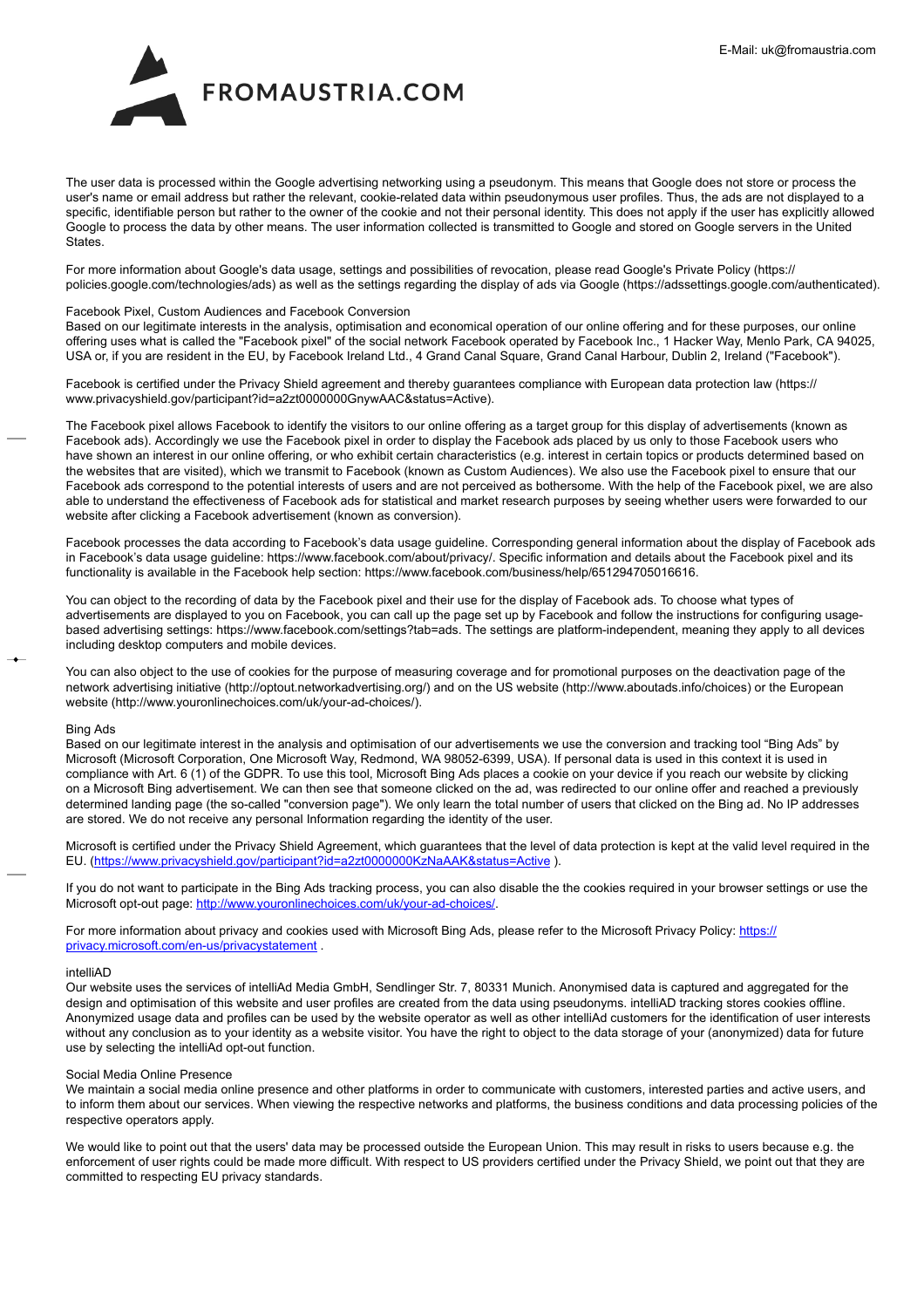

Furthermore, the user's data is usually processed for market research and advertising purposes. Thus, e.g. user profiles are created from user behaviour and the resulting interests of the users. The usage profiles may, in turn, be used to e.g. place advertisements inside and outside the platforms that are presumably in line with users' interests. For these purposes, cookies are usually stored on the users' computers, in which the user behaviour and the interests of the users are stored. Furthermore, in the usage profiles, data can also be stored independently of the devices used by the users (in particular if the users are members of the respective platforms and logged in to them).

The processing of personal data linked to the user is based on our legitimate interests in effective information of users and the communication with users in accordance with. Art. 6 para. 1 lit. f. GDPR. If the users are asked by the respective providers for consent to data processing (that is, they declare their agreement, for example, by ticking a checkbox or confirmation a button), the legal basis of the processing is in accordance to Art. 6 para. a., Art. 7 GDPR.

For a detailed description of the respective processing and the possibilities of contradiction (opt-out), we refer to the following linked information of the provider.

Also, in the case of requests for information and the assertion of user rights, we point out that these can be claimed most effectively from the providers. Only the providers have access to the data of the users and can take appropriate measures directly and provide information. If you still need help, then you can contact us.

- Facebook (Facebook Ireland Ltd., 4 Grand Canal Square, Grand Canal Harbour, Dublin 2, Irland) data privacy statement: https:// www.facebook.com/about/privacy/, Opt-Out: https://www.facebook.com/settings?tab=ads and http://www.youronlinechoices.com, Privacy Shield: https://www.privacyshield.gov/participant?id=a2zt0000000GnywAAC&status=Active.
- Google/ YouTube (Google LLC, 1600 Amphitheatre Parkway, Mountain View, CA 94043, USA) data privacy statement: https:// policies.google.com/privacy, Opt-Out: https://adssettings.google.com/authenticated, Privacy Shield: https://www.privacyshield.gov/participant? id=a2zt000000001L5AAI&status=Active.
- Instagram (Instagram Inc., 1601 Willow Road, Menlo Park, CA, 94025, USA) data privcy statement/opt-out: http://instagram.com/about/legal/ privacy/.

## Security Measures

Taking into account the state of the art, the costs of implementation and the nature, scope, context and purposes of processing as well as the risk of varying likelihood and severity for the rights and freedoms of natural persons, the controller and the processor shall implement appropriate technical and organisational measures to ensure a level of security appropriate to the risk, including inter alia as appropriate:

the pseudonymisation and encryption of personal data;

the ability to ensure the ongoing confidentiality, integrity, availability and resilience of processing systems and services;

the ability to restore the availability and access to personal data in a timely manner in the event of a physical or technical incident;

a process for regularly testing, assessing and evaluating the effectiveness of technical and organisational measures for ensuring the security of the processing.

## Product & Order Reviews

In order to maintain our quality of service and that of the products on offer, we request the customer's opinion and feedback after the business transaction has been completed.

For this purpose, we process the order and order data with the review site "Verified Reviews" by Net Reviews SAS.

Should you encounter any problems, please do not hesitate to contact us in advance. We do our best to resolve any concerns in a timely fashion. Please review our service and products once we have had the opportunity to solve the issue beforehand.

Net Reviews SAS, a French simplified joint-stock company (SAS) registered in the Marseille Trade and Companies Register (RCS) under number 750 882 375, is the provider of an IT solution for gathering reviews pertaining to the quality of the E-commerce Service provided by web merchants.

Verified Reviews and the customer agree to comply with the law governing the collection, processing and distribution of personal data in relation to the processing of such data.

In particular, Verified Reviews guarantees that customers, users and site visitors have a right of access to personal information stored, as well as the right to modify, correct, block, delete or oppose the processing of such data.

The following data is transferred to Net Reviews SAS and processed to collect ratings:

- Surname
- First name
- E-mail address
- Date and order number
- Name and internal as well as international references (GTIN / ISDNF) of the ordered product

The following data will be made available through the publication of ratings:

- First name
- First letter of the surname
- Date and time of review submission
- Date of purchase experience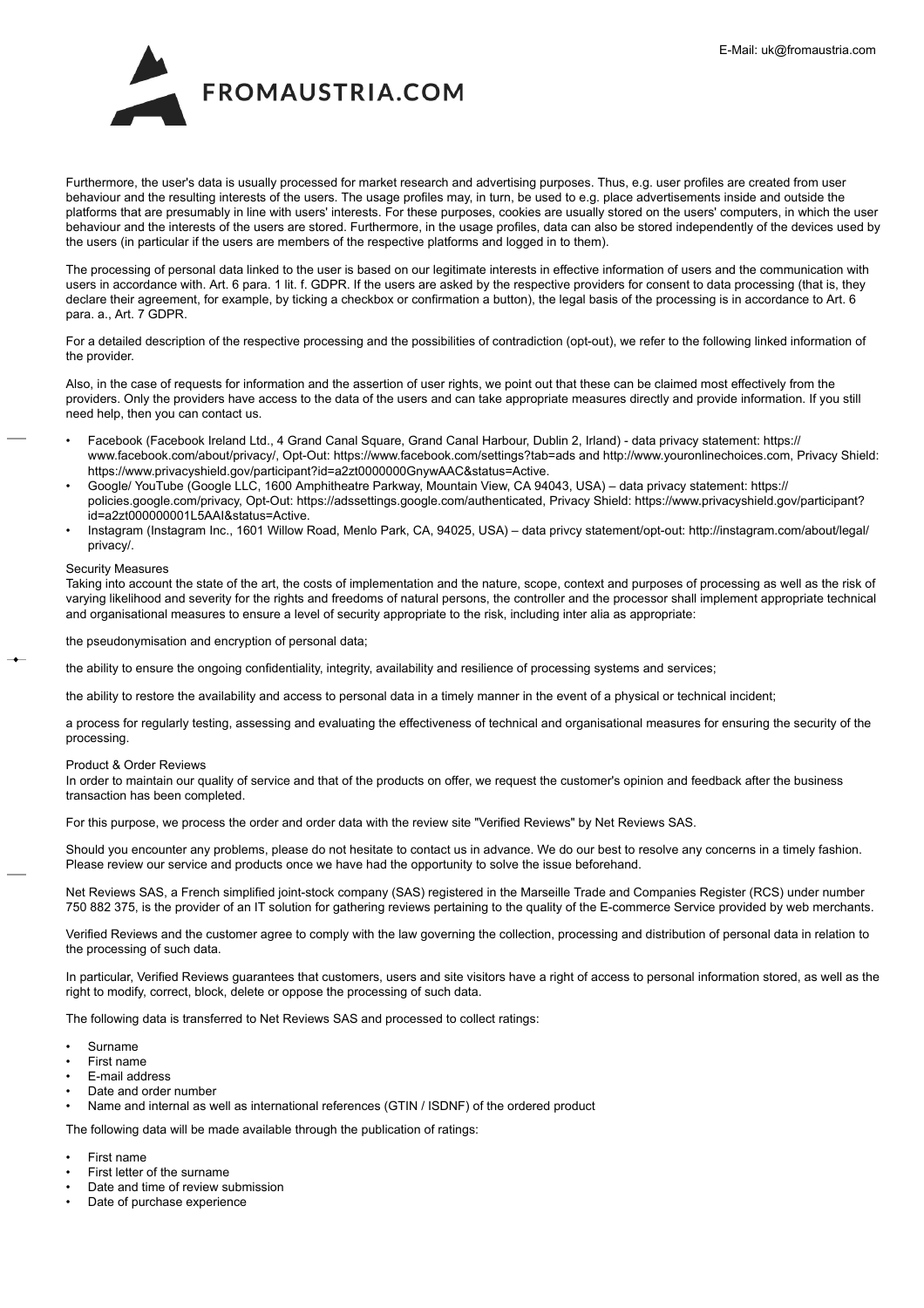

- Product purchased
- Place of purchase or of service delivery

More information about the company can be found here: <https://www.verified-reviews.co.uk/>

## Participation in Affiliate Partner Programs

Within our online services, we use, on the basis of our legitimate interests (i.e. interest in the analysis, optimising, and economic operation of our online services) pursuant to Article 6 (1) (f) GDPR, tracking measures customary in the trade, insofar as these are required for the operation of the affiliate system. In the following paragraphs, we inform users of the technical background.

The services offered by our contractual partners may be advertised and linked as well on other websites (so-called affiliate links or after buy systems, if for example links or services of third parties are offered after the conclusion of a contract). The operators of the website concerned receive a commission if the user follows the affiliate links and subsequently make use of the offers.

In summary, it is required for our online service that we be able to trace whether users interested in affiliate links and/or the goods available at our business, subsequently make use of the offers at the initiative of the affiliate link or our online platform. For this purpose, the affiliate links and our offers are supplemented with certain values which may be placed as a part of the link or otherwise, e.g. in a cookie. The values include in particular the referrer website, time, an online ID of the operator of the website on which the affiliate link was situated, an online ID of the offer concerned, an online ID of the user, and values specific to tracking such as advertising material ID, partner ID, and categorization.

The online IDs of users used by us are pseudonym values. This means that the online ID itself does not contain personal data such as name or email address. They only assist us in determining whether the same user who clicked on an affiliate link, or who, through our website, took an interest in one of our products, made use of the offer, i.e. concluded a contract with the provider. However, the online ID is personal insofar as the online ID together with other user data are available to the partner business and also to us. Only in this way is the partner business able to inform us whether such user accepted the offer and whether we may pay out the bonus.

We collaborate with Awin (for more information klick [here\)](#page-0-0) and Belboon. These are so-called tracking cookies that provide our partners with order provisioning data. The data does not contain personal data or information about the order or ordered products.

#### Server Log Files

We automatically collect and store information in so-called server log files, which your browser automatically sends to us when enquiring about our website. The information comprises:

- the type and version of the browser used
- the operating system used
- referrer URL
- the hostname of the computer being accessed
- time of the server request

This mainly serves as quality assurance of our services. The data cannot be assigned to specific persons. The data is not merged with other data sources. We reserve the right to check this data retrospectively if specific indications for illegal use come to our attention.

## Data Erasure

The data processed by us is deleted or the processing thereof limited in accordance with Articles 17 and 18 of the GDPR. Unless explicitly stated in this Privacy Policy, the data stored by us is deleted as soon as it is no longer required for its purpose and the deletion does not conflict with any statutory storage requirements. Unless the data is deleted because it is required for other and legitimate purposes, its processing will be restricted. This means that the data is blocked and not processed for other purposes. This applies, for example, to data that must be kept for commercial or tax reasons.

According to the legal requirements in Germany, the storage takes place for 10 years according to §§ 147 paragraph 1 AO, 257 paragraph 1 No. 1 and 4, paragraph. 4 HGB (books, records, management reports, accounting documents, trading books, for taxation relevant Documents, etc.) and 6 years in accordance with § 257 (1) no. 2 and 3, para. 4 (commercial letters).

According to legal regulations in Austria, the storage takes place in for 7 years in accordance with § 132 exp. 1 BAO (accounting documents, documents / invoices, accounts, documents, business documents, statement of income and expenses, etc.), for 22 years in connection with land and for 10 years in the case of documents related to electronically supplied services, telecommunications, broadcasting and television services provided to non-EU companies in EU Member States for which the Mini-One-Stop-Shop (MOSS) is used.

In the event of deletion, our system will be rendered unrecognizable and unrecoverable using an irreversible pseudonymization procedure.

Consent to data processing upon a job application at niceshops GmbH 1. Consent

By applying for or registering with niceshops GmbH, you consent to the processing of your personal data in connection with a job application. Your data is stored and processed on BambooHR partner software system.

2. Data protection and data confidentiality

Data protection is important to us. niceshops GmbH has taken the necessary organisational and technical measures to ensure the confidentiality of your application.

3. Use of your personal data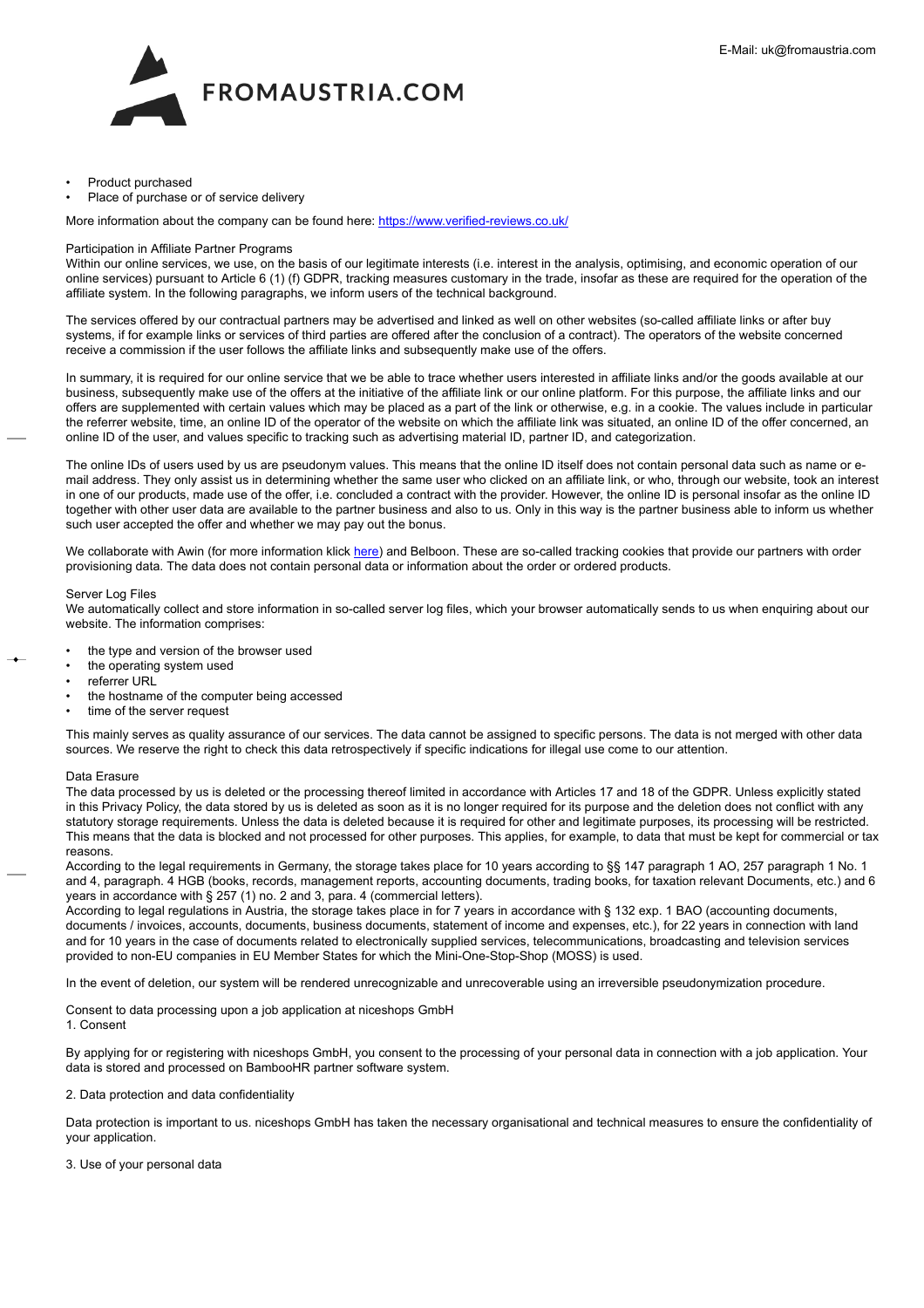

During the application process, the contact details such as postal address, e-mail address and telephone numbers are stored in the applicant's database, along with their title, surname and first name. In addition, application documents such as the cover letter, curriculum vitae, vocational training certificates, theoretical and work certificates are captured and saved.

The data will be stored, evaluated, processed or transferred internally only as part of your application process. The data is accessible to employees of the niceshops GmbH Human Resources Department and to those responsible for the selection of new niceshops GmbH staff only. Your data will not be transmitted to companies or persons outside niceshops GmbH, nor used for other purposes.

# 4. Right of Access to Personal Data

Upon request, we would be happy to provide you with information about the personal data saved. Please contact our Human Resources Department (jobs@niceshops.com) for more information.

## 5. Storage and Deletion of Data

Your data will be kept for the duration of the application process, during the corresponding legal retention period. If you are employed by niceshops GmbH, your personal data or excerpt thereof will be added to your personal file.

If you have applied but we unable to offer you an appropriate position, we reserve the right to reserve your application. You will be notified if this is the case. If you do not agree or are no longer interested, you have the option of having your data deleted by the Human Resources Department at any time.

#### Contact Details

For questions concerning the collection, processing or use of your personal data, for information, rectification, blocking or deletion of data as well as the revocation of consent, please contact: privacy@niceshops.com

## Banner Ads

When the user visits, we used data collected to display banner ads. This refers to web banners that are served by ad networks.

The banner ads display products that the user has previously seen on our website or products that are similar to those seen (retargeting). We only use anonymous data in this case. The user's name or email address is not stored by cookies.

#### Our Partner:

Criteo CIL, 32 Rue Blanche, 75009 Paris, France.

Criteo generates an individual code ("hash") with the email address used to create a customer account on our website in order to identify users across all devices. Information about their data protection policy can be found here: http://www.criteo.com/privacy/corporate-privacy-policy/ Information on our to deactivate this service can also be found here.

## Use of YouTube Plugins

Our website embeds videos from the YouTube portal a company of Google Inc. (1600 Amphitheater Parkway, Mountain View, CA 94043, USA). When viewing a YouTube video that is embedded in our website, a connection is established between the YouTube and Google servers. The connection is used to communicate to these servers which of our website pages you have visited. If you are logged into your YouTube account, YouTube assigns this information to your personal user account. The purpose and scope of the data collection and the further processing and use of the data by Google or YouTube, as well as your rights and settings for the protection of your privacy, can be viewed in Google's privacy policy: www.google.com/intl/en/policies/privacy/ . If you do not wish Google or YouTube to assign the data collected through our website directly to your profile with another Google services, you can prevent Google Plugins by uploading add-ons for your browser, such as the script blocker "NoScript" (http://noscript.net/).

#### Web Tracking Tools

In the context of retargeting and banner advertisements, we use third-party services. This is usually done using cookies or pixels. Thus, promotional offers will be more useful and interesting for you.

# Adyen Credit Payments

The processing of credit card payments is carried out by our partner Adyen BV, Simon Carmiggelstraat 6 - 50, 1011 DJ Amsterdam. In order to prevent and detect fraud, we provide Adyen with your IP address, billing and delivery address, as well as your delivery details. The data is stored by Adyen BV to protect your credit card against fraud. All data is encrypted. For more information, visit https://www.adyen.com/policies-and-disclaimer/ privacy-policy.

## Use of Facebook Social Plugins

This website uses Facebook (operated by Facebook Inc., 1601 S. California Ave, Palo Alto, CA 94304, USA ) social plugins. The plugins are marked with a Facebook logo, the "Facebook Social Plugin" add on or "Facebook Social Plugin". An overview of the Facebook plugins and how they appear can be found here: https://developers.facebook.com/docs/plugins

When you visit one of our pages that displays such a plugin, your browser connects directly to the Facebook servers. The content of the plugin is transmitted directly from Facebook to your browser and integrated into the website.

By integrating plugins, Facebook is given the information that your browser has accessed, the corresponding page of our website, even if you do not have a Facebook account or are not logged into your Facebook account. This information (including your IP address) is transmitted directly from your browser to a Facebook server in the United States and stored there.